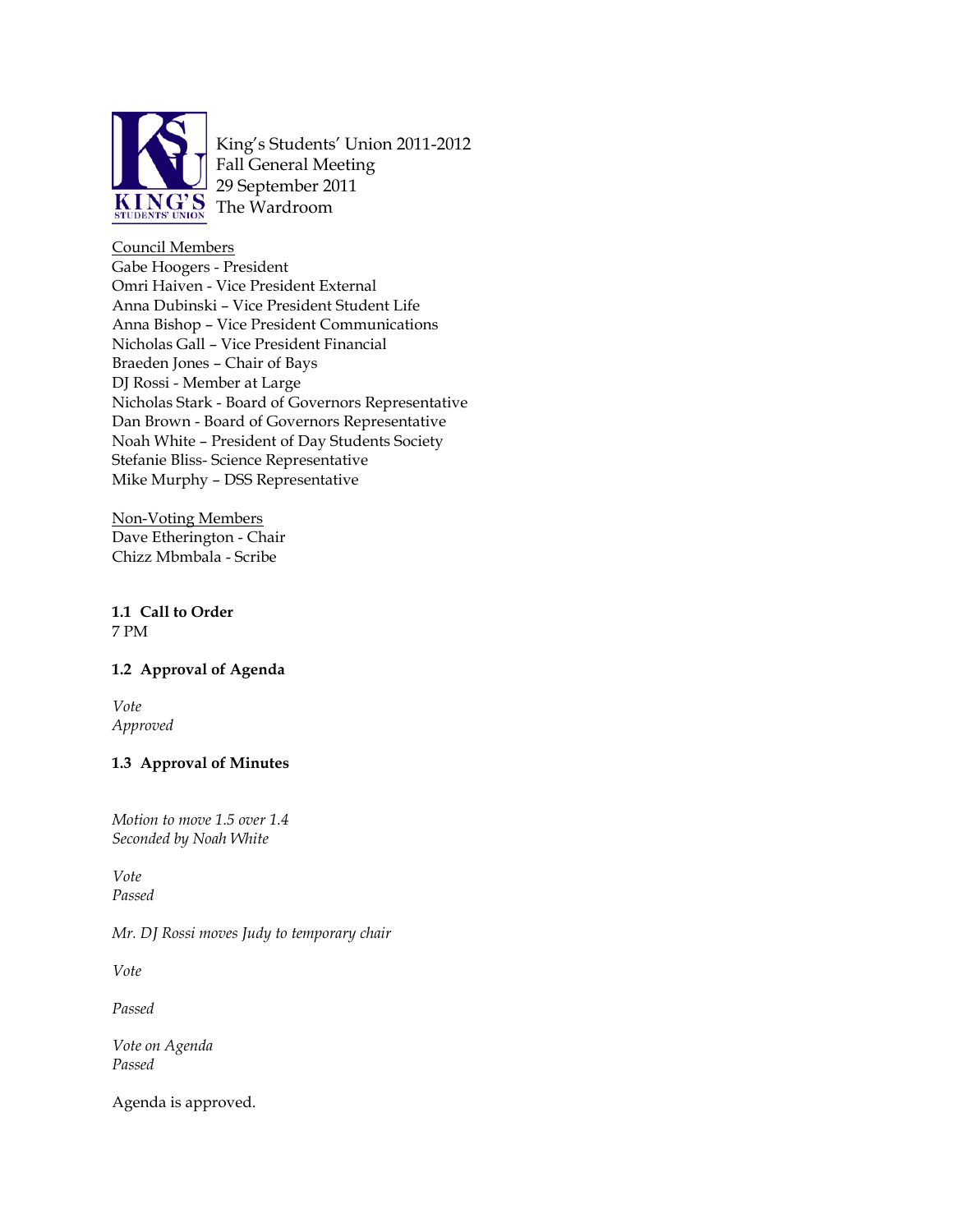Ms. Judy Booth: Can we motion to move 1.5.2 before 1.4 *Seconded by Mr. Noah White*

*Vote*

*Passed*

**Mr. DJ Rossi:** Nick will acknowledge why our meeting is held today.

**Mr. Nick Stark:** Our meetings now take place on native lands.

**Mr. DJ Rossi:** And there is no formal land contract here?

**Mr. Nick Stark:** Correct.

**Ms. Judy Booth:** Okay, anything more? Can some explain what 1.5.4 is about?

**Mr. Gabe Hoogers:** At these meetings we need 5 percent to attend in order to have an official way to pass motions in order to show there is an adequate amount of members.

**Ms. Judy Booth:** Any questions? All those in favour

*Vote*

*Motion carried*

### **1.5.2 Special Resolution**

*1.5.2 moved by Mr. Nick Gall*

*Vote Passed*

**Mr. Nick Gall**: Does everyone have a copied who is interested? Good.

**Ms. Judy Booth**: If you have any questions, please ask them.

**Mr. Nick Gall**: So, I'm going to do this all together.

#### POWERPOINT

**Slide 1 Slide 2 Slide 3** *(laughter)*

**Ms. Evey Hornbeck**: Question, is the depletion of this caused by the orchestra?

**Mr. Nick Gall**: We'll get to that

**Slide 4**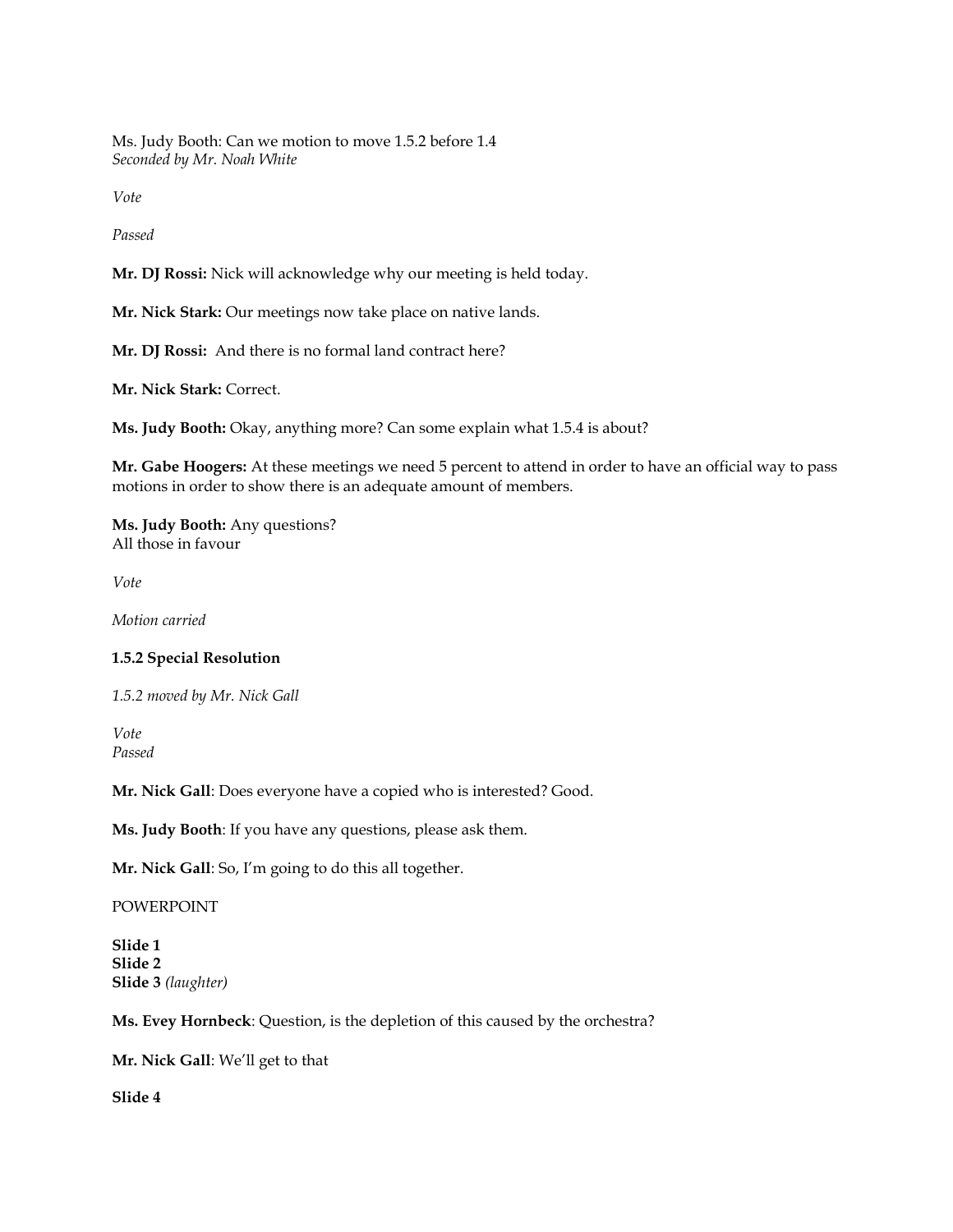**Slide 5** (*laughter at yearbook)*

**Slide 6:** Graph of closing balance on operating account balance Oct 1 2009- Sept 29 2011 The dip was from the wardroom and also from the health plan.

### **Slide 7**

**Slide 8 (**laughs at the scam) Working to introduce a new account that will not be lumped into our services, it will not affect the fundamentals of having health and dental plans for students.

### **Slide 9: Graph of levies**

**Mr. Nick Gall:** These have been approved by a referendum, we have no say over these, I don't know why they've been included

**Graph of revenue** (part time is now higher, A.T.M fees have gone down, but has led to an upswing.)

**Mr. Nick Gall**: Some of the levies should not be included, like the watch levy.

**Mr. David Etherington**: Spending it on managerial things would not be acceptable.

**Mr. Nick Gall**: Yeah, I know.

**Graph of Honorarium** (can't do much here, same as last year. Honorarium for the grad committee) **General operating expenses** 

**Ms. Evey Hornbeck**: What does the changeover line mean?

**Mr. Nick Gall**: I don't know, talk to Noah later. *(Laughs)*

**Mr. Dan Brown**: What is the sustainability fund?

**Mr. Nick Gall**: The money that has to spend on sustainability issues.

**Mr. David Etherington**: How much did the boycott cost us?

**Mr. Nick Gall**: It turned a tiny profit, of a couple of dollars, currently in the safe.

**Mr. Dan Brown**: Is that under Anna?

**Mr. Nick Gall**: Yes

**Mr. John Adams:** Wardroom contingency was caught off, too generous, exclusively to our internal. The real change was the 500 dollars for canteen set-up this is a onetime expense and will not be reflected in future budgets. This will ensure we have a strong model.

**Mr. Dan Brown**: This is about campaigns. Will this be able to cover us for the day of silence? The C.F.S had to cover a lot of the expenses.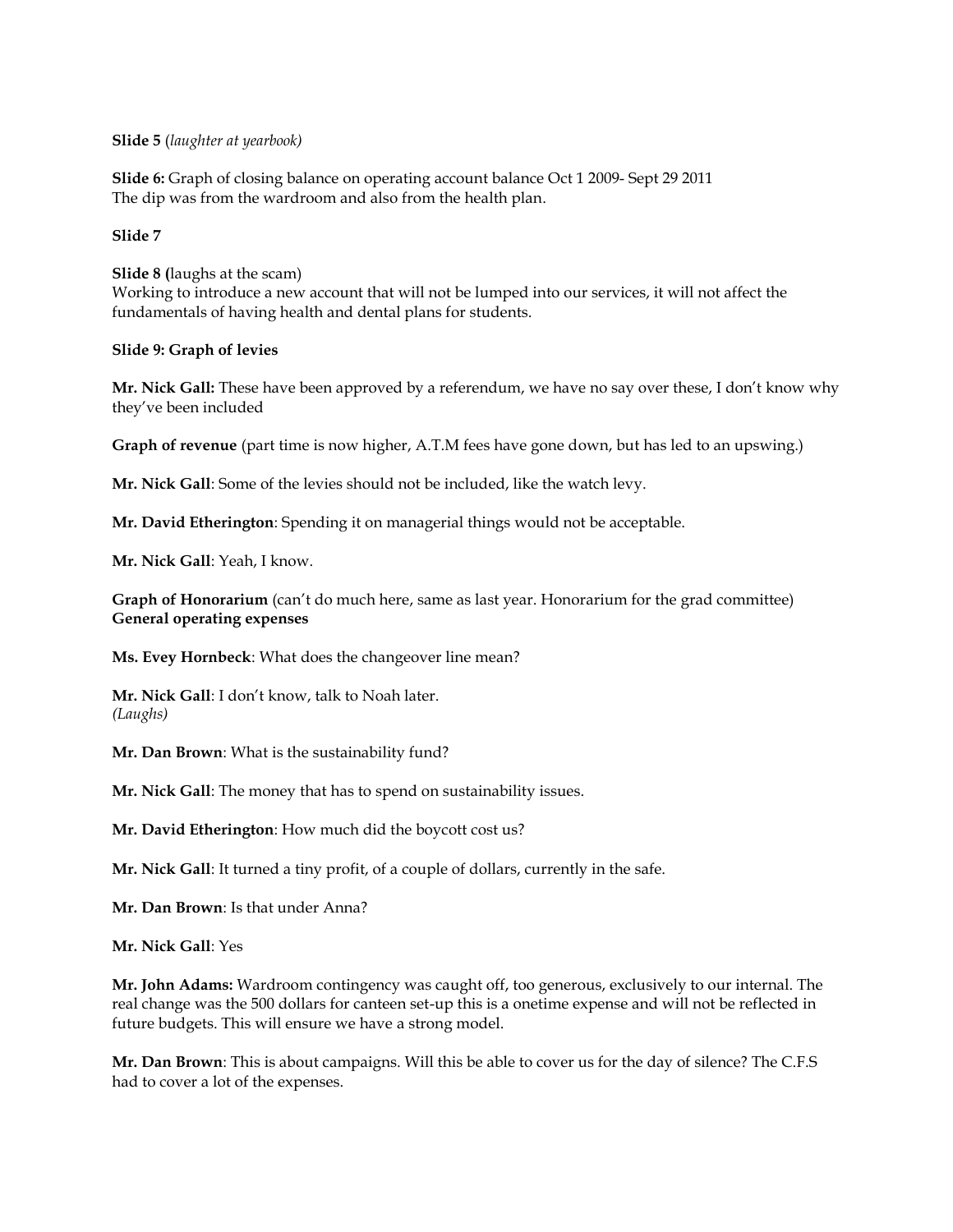**Mr. Nick Gall**: We spent \$1600 on this last year.

**Mr. Gabe Hoogers**: Now we have the support of the National Board.

**Graph of committees Balance sheet:** each is broken down

**Mr. Nick Gall:** We should have had as much money as I thought we did, but, we didn't. This is very serious.

**Mr. David Etherington**: Are contracts being signed with grad committee yet?

**Mr. Gabe Hoogers**: Hiring starts in mid-October.

**Mr. David Etherington**: Are we at a point where we can amend budgets?

**Mr. Nick Gall**: I would like amend the grad honorarium to 0 dollars.

*Motioned by Mr. David Etherington*

*Seconded by Mr. DJ Rossi*

**Mr. John Adams**: Working very closely, three Individuals had to put together the entire week that involved many activities. In the name of brevity, I think we should push for and get it done and have the study done this year and this would be far more practical.

**Mr. Nick Stark**: I agree with John's point. In case such a study occurs and deemed necessary I think we should budget for it.

**Ms. Anna Dubinski**: Where is it on the PowerPoint?

**Mr. DJ Rossi**: Can I ask if Dave has anything else to say?

**Mr. David Etherington**: No, I would like to say that people volunteer and I'm concerned on how we would pay others who are involved. I think it's a good idea, but, how it would work. Overall I would say that a study should be done through council.

**Ms. Stefanie Bliss**: While I agree, I don't think that the presence in the budget shows we are overriding that, but, this is an expense that may or may not be used by the end of the year.

**Mr. Nick Gall**: I compare this to the line for consultants and that no consultants have been hired, but, there is a possibility that it could.

**Ms. Maryn**: I think it's a good idea, but, is it possible to get a study done by…October?

**Mr. David Etherington**: I couldn't say, but, generally, four months put into a sustainability officer and such

**Ms. Judy Booth:** It would be difficult to do this before we even hire them

**Mr. Nick Gall**: Last year we tried this it just didn't work.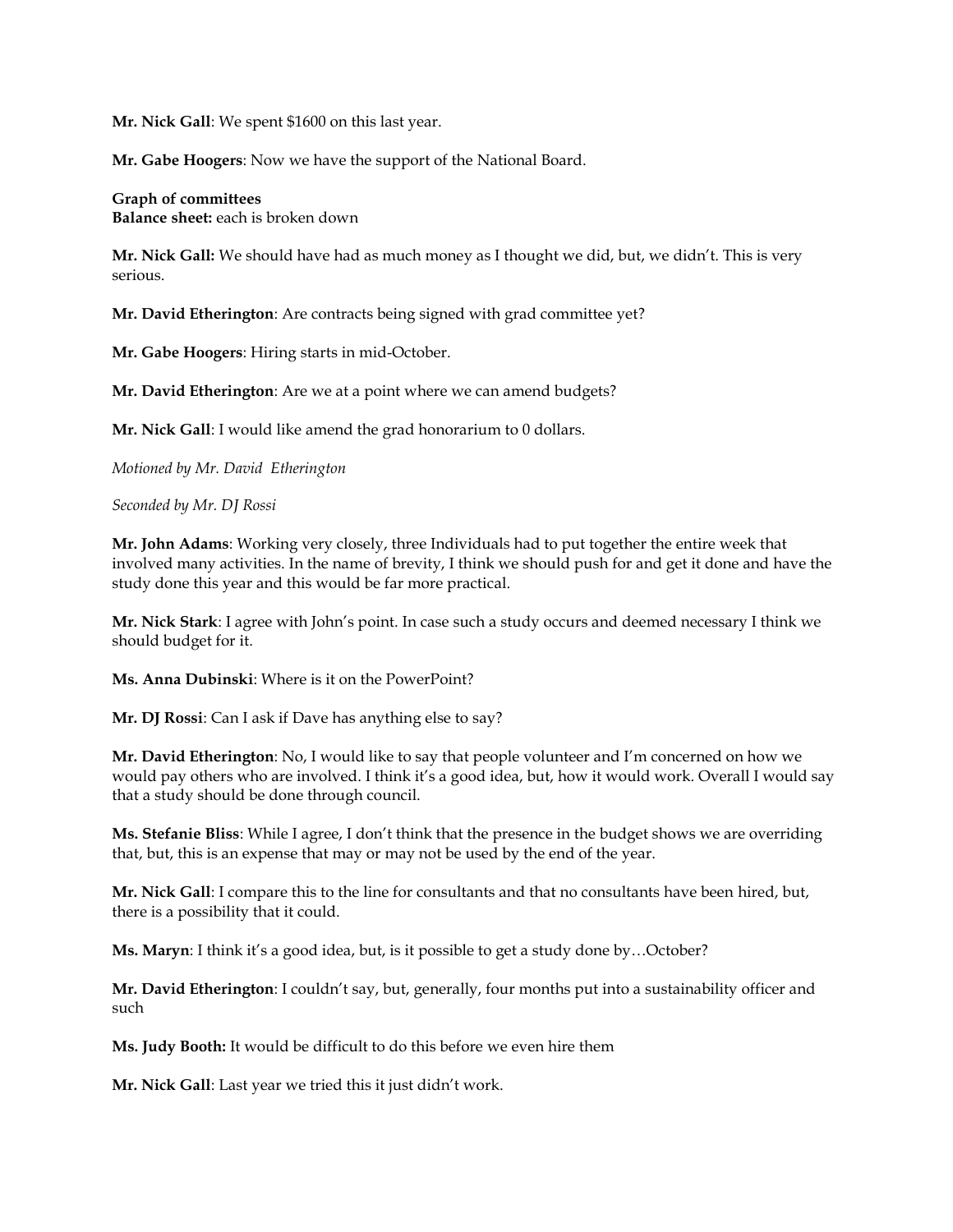**Ms. Judy Booth**: Regardless, this reminds me of frosh week and how there were coordinators but volunteers too.

**Mr. Nick Gall**: Would it be better to put this into a contingency fund?

### **Mr. David Etherington**: No.

*Motion to reduce funds*

*Vote*

*Motion is defeated*

Dave: You've won this time.

*Laughter*

**Ms. Anna Dubinski:** I propose to move the cube fund from \$250 to \$500 *Seconded by Mr. Asher Goldstein*

**Ms. Anna Bishop**: What is your idea to keep soccer balls safe?

**Ms. Anna Dubinski**: I will be working with someone on this.

**Mr. Noah White**: \$500 dollars to lock these up?

**Ms. Anna Dubinski**: No, for the balls and the lock up

*Vote on the Motion*

*Motion Carried*

**Mr. Taylor Saracuse**: I have a motion to increase the fund for the elections from \$100 to \$200

**Mr. Nick Stark**: I would like to speak against this, you can make a lot of cuts, last year, we spent \$64 on them. Elections shouldn't be a source of expense.

**Mr. Noah White**: how many people are on this committee?

**Mr. Taylor Saracuse**: 7

**Mr. Noah White**: That's too much.

**Mr. Gabe Hoogers**: I think we can have arrangements to get that done without going too far

**Mr. Nick Gall**: I think 100 is fine.

*Vote on the Motion*

*Motion is Defeated*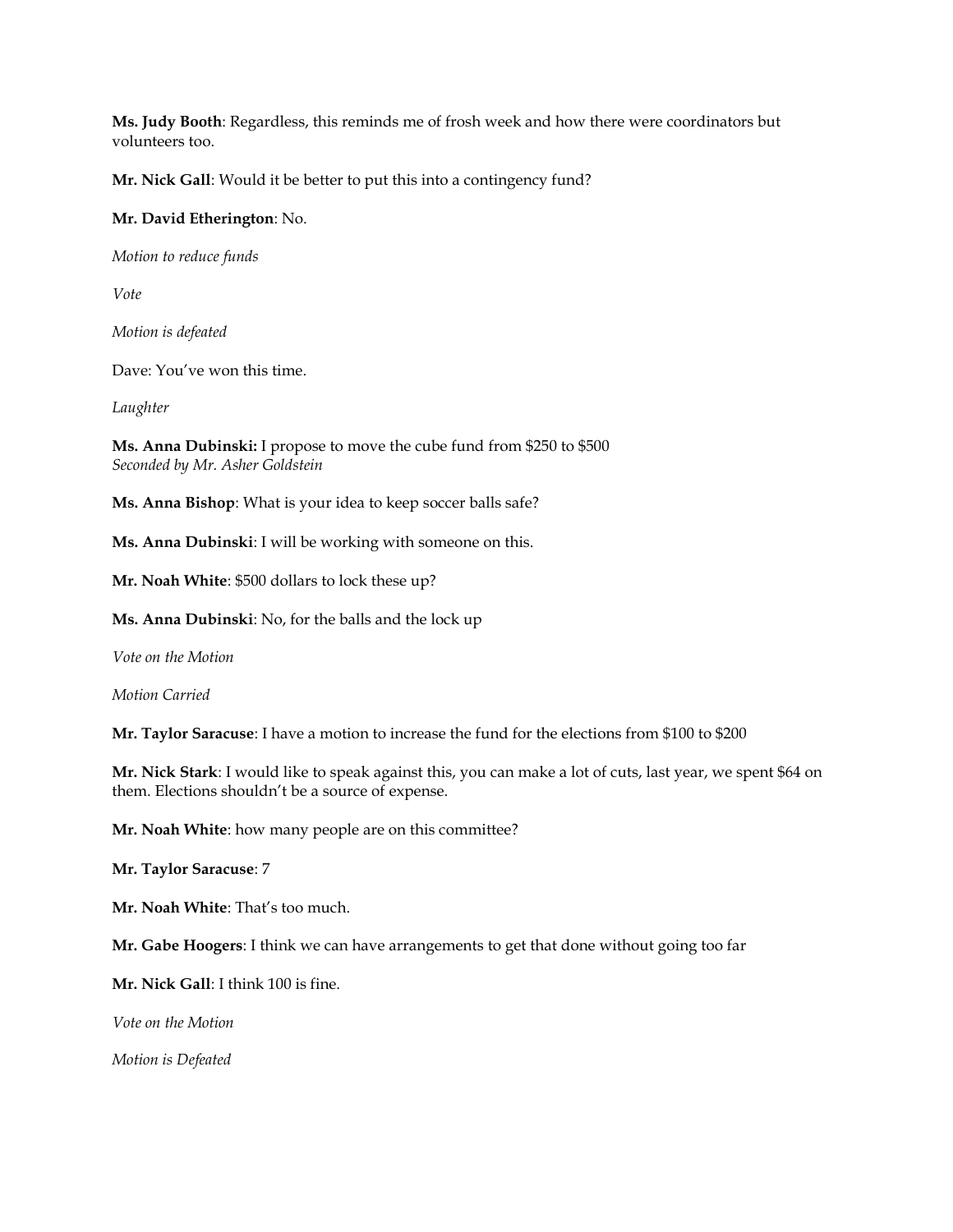**Mr. Omri Haiven**: Can I make an amendment? Budget for sustainability officer honorarium from 500 to 750.

**Mr. DJ Rossi**: I agree she did great work, just to play devil's advocate. But, is there any way we can make sure it doesn't keep appearing in the budget line year after year?

**Mr. Nick Gall**: This would be up to forthcomings.

**Mr. DJ Rossi**: Yeah, well.

**Mr. Omri Haiven**: We were going to have second budget for the garden, but, unfortunately we weren't able to have a meeting, so that's the reason we're putting this in on.

**Mr. Nick Stark**: Oh, I agree, but, we've gone through the process of getting the numbers, but, I'm just not sure, it sets a bad precedent.

**Ms. Evey Hornbeck**: I would suggest that we include a new thing for a garden coordinator, but, I don't honorarium should include this.

**Mr. Taylor Saracuse**: with this increase would it be the expectation of continuity in the garden or is just a temporary increase?

**Mr. Omri Haiven:** It wouldn't be it would be temporary and only because it wasn't in the budget before. It's to pay Emma for what she did during that month.

**Mr. Taylor Saracuse**: What are the other benefits for the King's Community?

**Mr. Omri Haiven:** I guess I'm speaking from my position, but, people have a relationship to a garden, as well as it provides sustainability. You think about food, the community, it's an important way for us to show students this.

**Mr. Noah White:** Emma expected to be getting this job; she was doing the work, expecting to be paid and did the work all summer. The garden didn't work at the end of the summer. She worked incredibly on this and there was no idea of getting compensation. She deserves this.

**Mr. Gabe Hoogers:** I'd like to respond. \$250 dollars is what every kid does for a semester of work, I think Emma earned this, she didn't do this as a sustainability officer, and it will happen now or later. I'm confident the next executive will show this in the next budget.

**Mr. Dan Brown**: A garden coordinator wouldn't work for something that is already done. It's less about the amount of work, but the timeframe. The community garden makes sense. Props to her.

**Ms. Evey Hornbeck:** Someone said that this was something that was not going to be repeated so this doesn't make sense.

**Mr. Dan Brown:** We'll have debate about this later

**Ms. Anna Bishop**: In the future we'll have talk later.

**Ms. Judy Booth**: The work she did should be considered part of the 500 dollars she did was part of what she was supposed to do.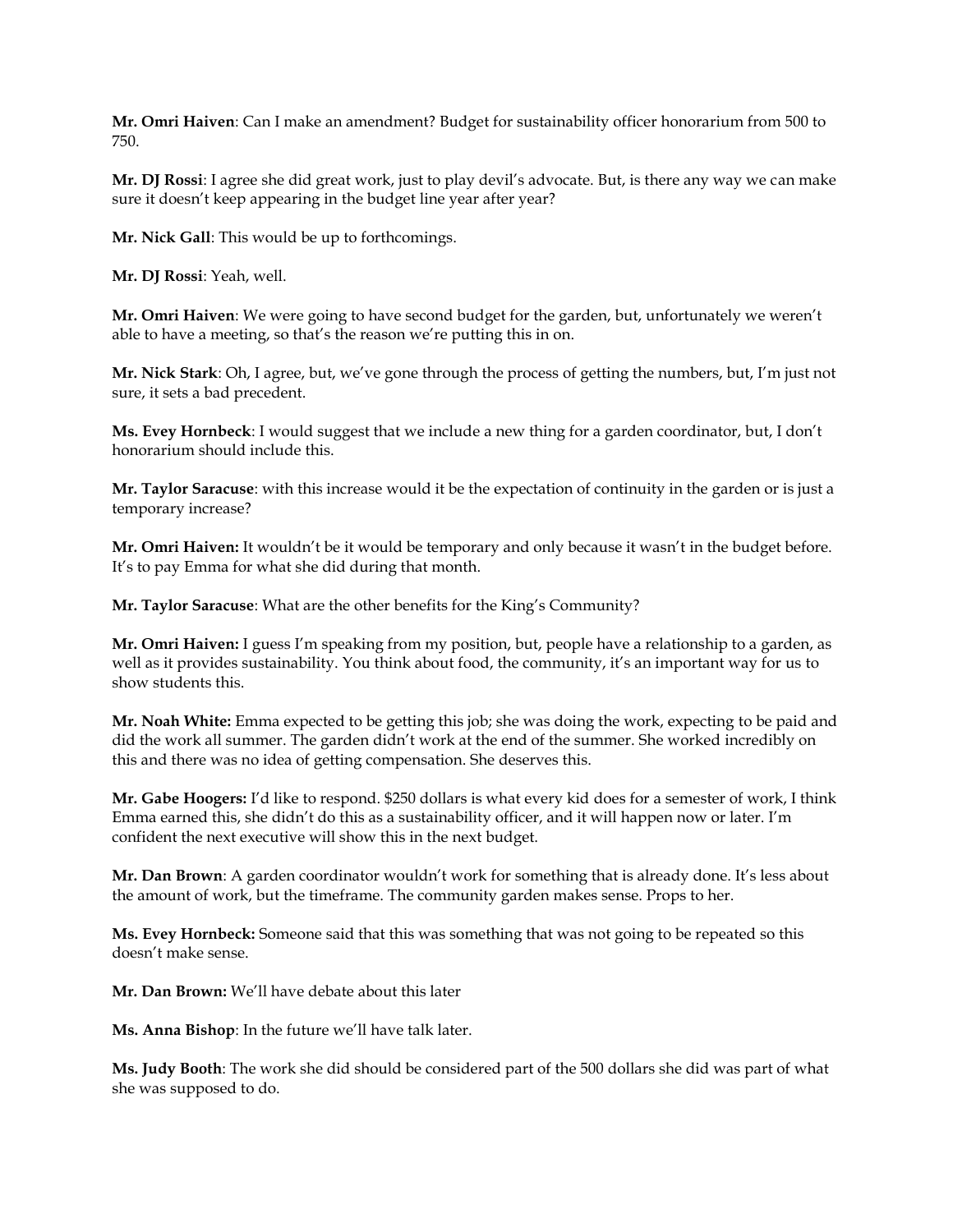**Mr. Dan Brown**: The work she has done was supposed to happen during September to May and she should be rewarded.

**Ms. Anna Dubisnki:** It was 4 months of summer work and it wasn't expected.

**Mr. Omri Haiven**: Can I call for one speaker for and one against?

*Motion moved by Omri Haiven Vote Motion is carried*

**Mr. Nick Gall:** This is an honorarium, a gift of recognition and not a salary. What is at issue is not that she didn't do a good job. I love the garden. But we can't go around and raise salaries. It's arbitrary and sets a dangerous precedent.

**Mr. Omri Haiven:** I would like to respond. When you talk about arbitrariness it doesn't apply to this. As a Student Union, we must think of how we must be sustainable. This has to do with respect that has been done on the part of sustainability.

*Motion to move from \$500 to \$750*

*Vote*

*Motion Defeated*

**Mr. DJ Rossi**: That was a contentious point, that I know that just because it was defeated, doesn't mean we are not against sustainability. I just want that to be clear.

**Mr. Asher Goldstein**: I'm not sure if I can opt out for CKDU levee?

**Ms. Judy Booth:** Later.

**Mr. Asher Goldstein:** Oh, okay.

*Motion for the approval of the 2011-2012 Budget.*

*Vote*

*Motion Passed*

**Mr. Asher Goldstein:** Does the CKDU levee have an opt out clause? Can we motion to opt out?

**Mr. Gabe Hoogers:** I don't think we can do this, we would need a referendum.

**Ms. Judy Booth:** Are we not aloud?

**Mr. Dan Brown:** Can we move it to a discussion?

**Ms. Judy Booth**: Do you want to move this to a discussion?

**Mr. Asher Goldstein**: No.